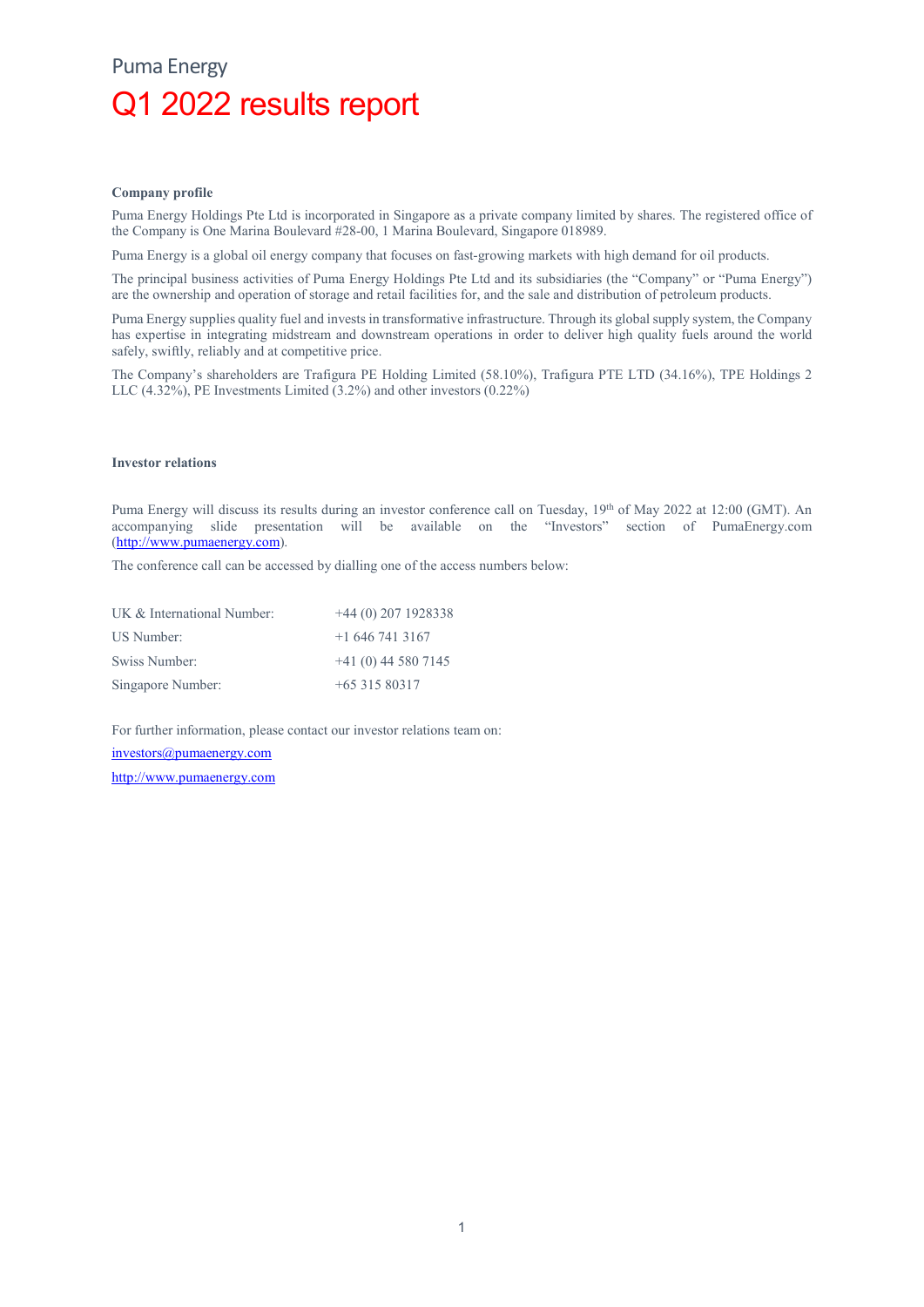## Puma Energy Q1 2022 results report

### Quarter ended 31 Mar

| in US\$'000                                                                                                                   | 2022       | 2021      |
|-------------------------------------------------------------------------------------------------------------------------------|------------|-----------|
| Condensed statement of income <sup>(1)</sup>                                                                                  |            |           |
| Gross profit                                                                                                                  | 258,603    | 274,384   |
| <b>EBITDA</b>                                                                                                                 | 141,141    | 137,042   |
| <b>Operating profit</b>                                                                                                       | 75,752     | 54,759    |
| Profit/(loss) before tax                                                                                                      | 19,831     | (993)     |
| Loss after tax from discontinued operations                                                                                   | 9,178      | 6,145     |
| Loss for the period                                                                                                           | 5,474      | (12, 325) |
| Net loss attributable to the owners of the parent                                                                             | 2,234      | (11, 461) |
|                                                                                                                               |            |           |
| Summarised cash flow                                                                                                          |            |           |
| Cash flow from operating activities                                                                                           | (4,978)    | (8,046)   |
| Cash flow from investing activities                                                                                           | (78, 352)  | (33, 415) |
| Cash flow from financing activities                                                                                           | (22, 222)  | 46,858    |
| <b>Total cash flows</b>                                                                                                       | (105, 552) | 5,397     |
| Effects of exchange rate differences                                                                                          | (13, 138)  | (333)     |
| Net increase / (decrease) in cash and cash equivalents                                                                        | (118, 690) | 5,064     |
|                                                                                                                               |            |           |
| Key ratios $(1)$                                                                                                              |            |           |
| Sales volume (k m3)                                                                                                           | 4,411      | 4,027     |
| Throughput volume (k m3)                                                                                                      | 622        | 1,727     |
|                                                                                                                               | 51         | 48        |
| Unit margin (US\$/m <sup>3</sup> )<br><sup>(1)</sup> All figures exclude discontinued operations and includes IFRS 16 impacts |            |           |

|                              | <b>As at 31</b> | As at 31  |
|------------------------------|-----------------|-----------|
|                              | March,          | December, |
|                              | 2022            | 2021      |
| Balance sheet <sup>(2)</sup> |                 |           |
| Trade receivables            | 777,126         | 579,676   |
| <b>Inventories</b>           | 1,163,835       | 899,599   |
| Cash and cash equivalents    | 345,584         | 452,542   |
| Equity                       | 115,404         | 181,719   |
| Total assets                 | 6,298,772       | 5,695,723 |

(2) Excluding assets held for sale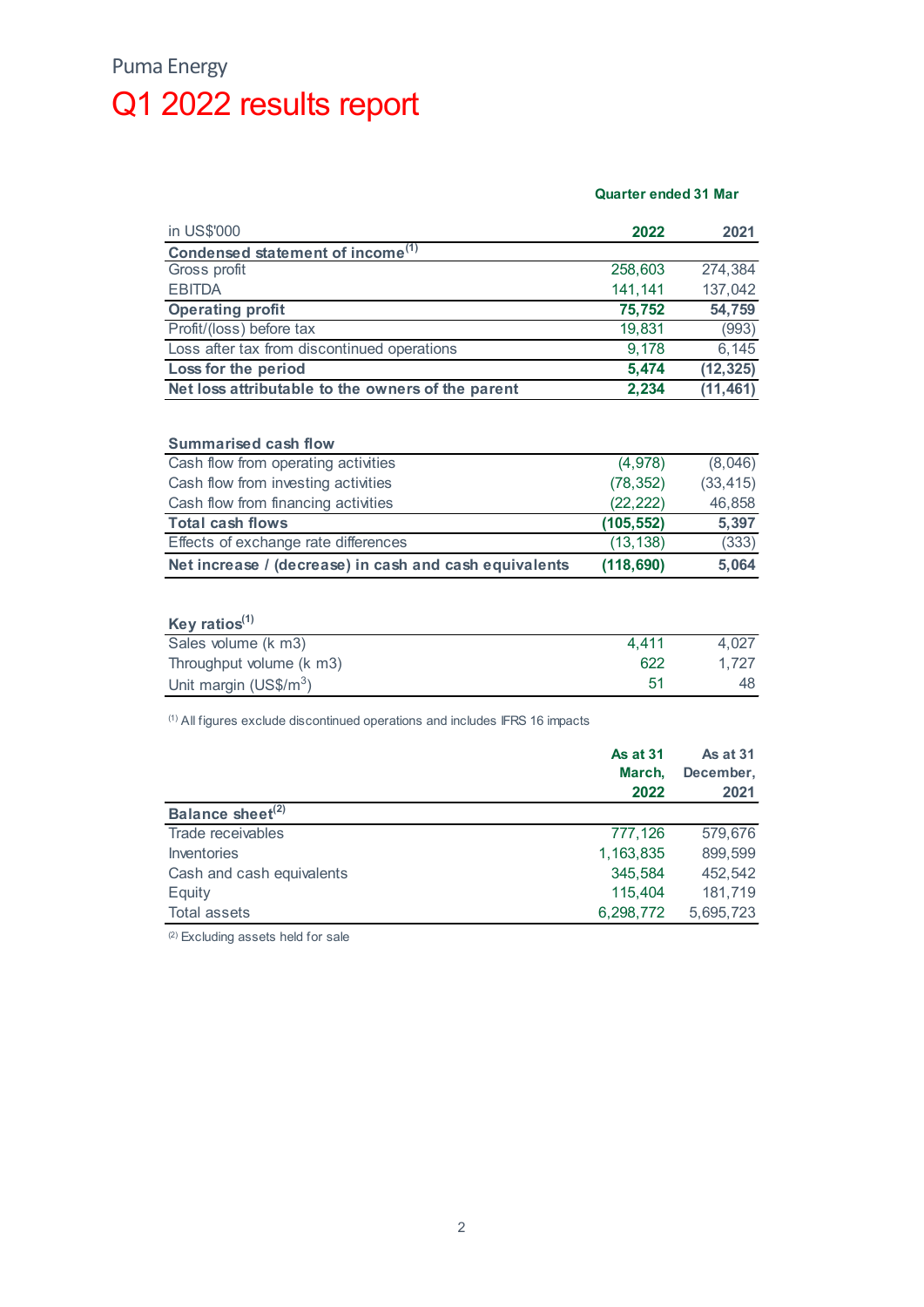## Puma Energy Consolidated statement of income

|                                             | <b>Quarter ended</b><br>31 March |             |
|---------------------------------------------|----------------------------------|-------------|
| in US\$'000                                 | 2022                             | 2021        |
|                                             | unaudited                        | unaudited   |
| Net sales                                   | 3,489,734                        | 2, 144, 333 |
| Cost of sales                               | (3, 231, 131)                    | (1,869,949) |
| <b>Gross profit</b>                         | 258,603                          | 274,384     |
| Selling and operating costs                 | (142, 420)                       | (163, 558)  |
| General and administrative expenses         | (29, 971)                        | (43, 665)   |
| Other operating income/(expenses)           | (13, 186)                        | (13, 205)   |
| Share of net profit in associates           | 2,726                            | 803         |
| <b>Operating profit</b>                     | 75,752                           | 54,759      |
| Finance income                              | 2,213                            | 3,669       |
| Finance costs                               | (44, 859)                        | (54, 689)   |
| Other financial result                      | (13, 275)                        | (4, 732)    |
| Loss before tax                             | 19,831                           | (993)       |
| Income tax credit/(expense)                 | (23, 535)                        | (17, 477)   |
| Loss after tax from discontinued operations | 9,178                            | 6,145       |
| Loss for the period                         | 5,474                            | (12, 325)   |
| Attributable to:                            |                                  |             |
| Owners of the parent                        | 2,234                            | (11, 461)   |
| Non-controlling interests                   | 3,240                            | (864)       |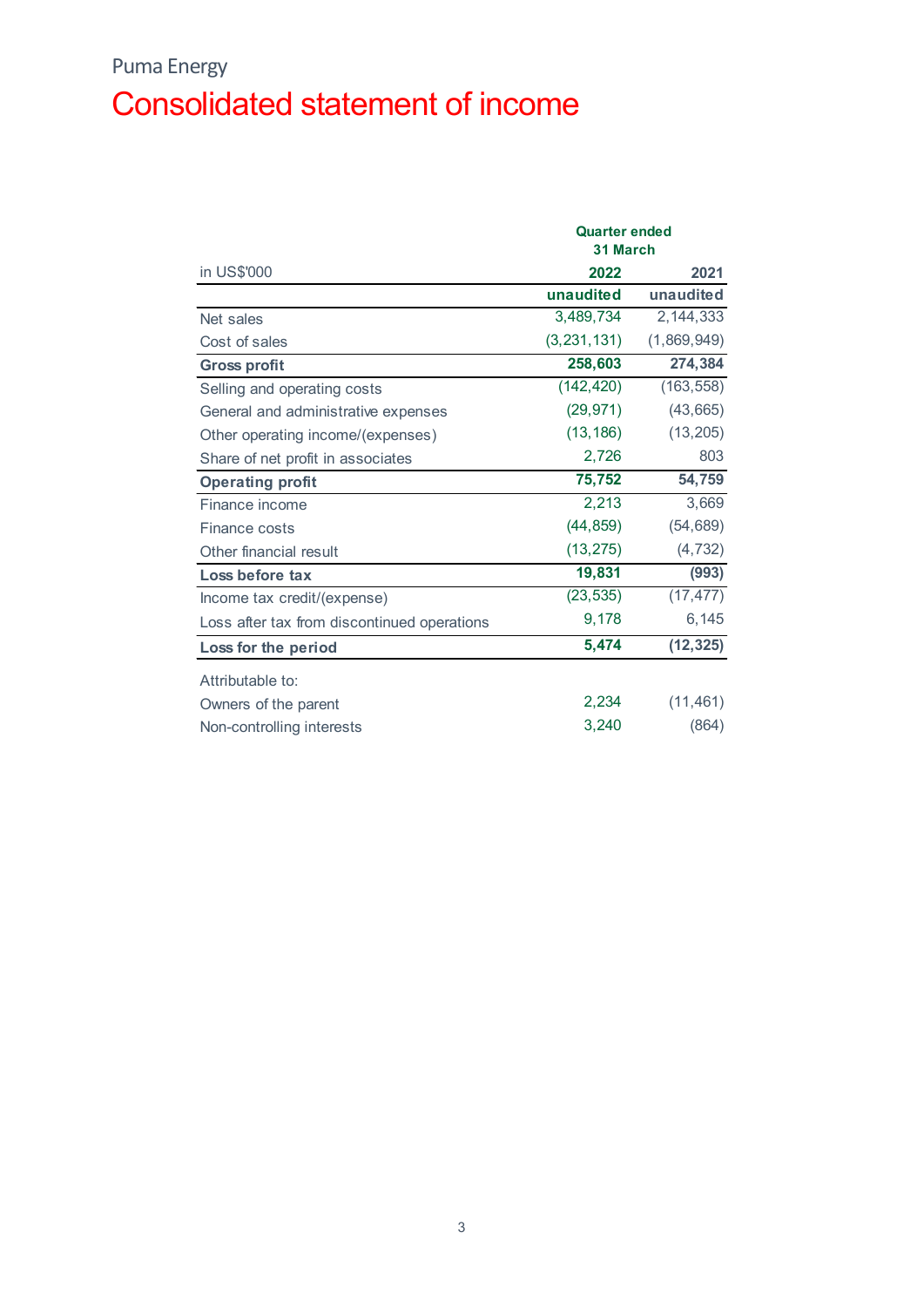## Puma Energy Segment reporting

### Quarter ended 31 Mar, 2022

| <b>Puma Energy</b>                                                 |                   |                |                |               |                |
|--------------------------------------------------------------------|-------------------|----------------|----------------|---------------|----------------|
|                                                                    |                   |                |                |               |                |
| <b>Segment reporting</b>                                           |                   |                |                |               |                |
|                                                                    |                   |                |                |               |                |
|                                                                    |                   |                |                |               |                |
|                                                                    |                   |                |                |               |                |
| Quarter ended 31 Mar, 2022                                         |                   |                |                |               |                |
|                                                                    |                   |                |                |               |                |
| in US\$'000                                                        | <b>Downstream</b> | Midstream      | Total          |               |                |
| Sales volumes ( $k$ m <sup>3</sup> )                               | 4,401             | 10             | 4,411          |               |                |
| Throughput volumes ( $km^3$ )                                      | 220               | 402            | 622            |               |                |
| <b>Net sales</b>                                                   | 3,435,637         | 54,097         | 3,489,734      |               |                |
| <b>Gross profit</b>                                                | 204,548           | 54,055         | 258,603        |               |                |
| Selling and operating costs                                        | (116, 043)        | (26, 377)      | (142, 420)     |               |                |
| General and administrative expenses                                | (27, 234)         | (2,737)        | (29, 971)      |               |                |
| Other operating income/(expense), net                              | (19, 349)         | 6,163          | (13, 186)      |               |                |
| Share of net profit/(loss) in associates                           | 2,726             |                | 2,726          |               |                |
| <b>Operating profit</b>                                            | 44,648            | 31,104         | 75,752         |               |                |
|                                                                    |                   |                |                |               |                |
| in US\$'000                                                        | <b>America</b>    | <b>Pacific</b> | Africa         | <b>Europe</b> | <b>Total</b>   |
| Sales volumes ( $k$ m <sup>3</sup> )                               | 2,594             | 422            | 1,347          | 48            | 4,411          |
| Throughput volumes ( $km^3$ )                                      | 169               | 103            | 350            | $\sim$        | 622            |
| <b>Net sales</b>                                                   | 1,865,334         | 366,190        | 1,218,358      | 39,852        | 3,489,734      |
| <b>Gross profit</b>                                                | 136,871           | 20,112         | 92,876         | 8,744         | 258,603        |
|                                                                    |                   | (29, 991)      | (46, 790)      | (2, 299)      | (142, 420)     |
| Selling and operating costs                                        | (63, 340)         |                |                |               |                |
| General and administrative expenses                                | (11, 264)         | (3,970)        | (14, 341)      | (396)         | (29, 971)      |
| Other operating income/(expense), net                              | 5,897             | (10, 285)      | (7, 189)       | (1,609)       | (13, 186)      |
| Share of net profit/(loss) in associates                           | 761               | 1,637          | 296            | 32            | 2,726          |
| <b>Operating profit</b>                                            | 68,925            | (22, 497)      | 24,852         | 4,472         | 75,752         |
| Quarter ended 31 Mar, 2021 - restated for discontinuing operations |                   |                |                |               |                |
|                                                                    | Downstream        | Midstream      | <b>Total</b>   |               |                |
| in US\$'000                                                        | 4,005             | 22             | 4,027          |               |                |
| Sales volumes ( $k$ m <sup>3</sup> )                               | 1,104             | 623            | 1,727          |               |                |
| Throughput volumes ( $km^3$ )                                      |                   |                |                |               |                |
| <b>Net sales</b>                                                   | 2,098,445         | 45,888         | 2, 144, 333    |               |                |
| <b>Gross profit</b>                                                | 236,923           | 37,461         | 274,384        |               |                |
| Selling and operating costs                                        | (130, 259)        | (33, 299)      | (163, 558)     |               |                |
| General and administrative expenses                                | (40, 398)         | (3, 267)       | (43, 665)      |               |                |
| Other operating income/(expense), net                              | (16, 367)         | 3,162          | (13, 205)      |               |                |
| Share of net profit/(loss) in associates                           | 803               |                | 803            |               |                |
| <b>Operating profit</b>                                            | 50,702            | 4,057          | 54,759         |               |                |
|                                                                    |                   |                |                |               |                |
| in US\$'000                                                        | America           | <b>Pacific</b> | Africa         | <b>Europe</b> | Total          |
| Sales volumes ( $km^3$ )<br>Throughput volumes ( $km^3$ )          | 1,896<br>153      | 574<br>106     | 1,477<br>1,359 | 81<br>109     | 4,027<br>1,727 |

| <b>Gross profit</b>                                                                                                                                                                                                            | 136,871           | 20,112           | 92,876        | 8,744         | 258,603      |
|--------------------------------------------------------------------------------------------------------------------------------------------------------------------------------------------------------------------------------|-------------------|------------------|---------------|---------------|--------------|
| Selling and operating costs                                                                                                                                                                                                    | (63, 340)         | (29, 991)        | (46, 790)     | (2, 299)      | (142, 420)   |
| General and administrative expenses                                                                                                                                                                                            | (11, 264)         | (3,970)          | (14, 341)     | (396)         | (29, 971)    |
| Other operating income/(expense), net                                                                                                                                                                                          | 5,897             | (10, 285)        | (7, 189)      | (1,609)       | (13, 186)    |
| Share of net profit/(loss) in associates                                                                                                                                                                                       | 761               | 1,637            | 296           | 32            | 2,726        |
| <b>Operating profit</b>                                                                                                                                                                                                        | 68,925            | (22, 497)        | 24,852        | 4,472         | 75,752       |
| Quarter ended 31 Mar, 2021 - restated for discontinuing operations                                                                                                                                                             |                   |                  |               |               |              |
| in US\$'000                                                                                                                                                                                                                    | <b>Downstream</b> | <b>Midstream</b> | <b>Total</b>  |               |              |
| Sales volumes ( $k$ m <sup>3</sup> )                                                                                                                                                                                           | 4,005             | 22               | 4,027         |               |              |
| Throughput volumes ( $km^3$ )                                                                                                                                                                                                  | 1,104             | 623              | 1,727         |               |              |
| <b>Net sales</b>                                                                                                                                                                                                               | 2,098,445         | 45,888           | 2, 144, 333   |               |              |
| <b>Gross profit</b>                                                                                                                                                                                                            | 236,923           | 37,461           | 274,384       |               |              |
| Selling and operating costs                                                                                                                                                                                                    | (130, 259)        | (33, 299)        | (163, 558)    |               |              |
| General and administrative expenses                                                                                                                                                                                            | (40, 398)         | (3,267)          | (43, 665)     |               |              |
| Other operating income/(expense), net                                                                                                                                                                                          | (16, 367)         | 3,162            | (13, 205)     |               |              |
| Share of net profit/(loss) in associates                                                                                                                                                                                       | 803               |                  | 803           |               |              |
| <b>Operating profit</b>                                                                                                                                                                                                        | 50,702            | 4,057            | 54,759        |               |              |
| in US\$'000                                                                                                                                                                                                                    | <b>America</b>    | <b>Pacific</b>   | <b>Africa</b> | <b>Europe</b> | <b>Total</b> |
| Sales volumes ( $k \, \text{m}^3$ )                                                                                                                                                                                            | 1,896             | 574              | 1.477         | 81            | 4,027        |
| Throughput volumes ( $km^3$ )                                                                                                                                                                                                  | 153               | 106              | 1,359         | 109           | 1,727        |
| <b>Net sales</b>                                                                                                                                                                                                               | 935,716           | 323,409          | 845,242       | 39,966        | 2, 144, 333  |
| <b>Gross profit</b>                                                                                                                                                                                                            | 128,718           | 46,447           | 89,755        | 9,464         | 274,384      |
| Selling and operating costs                                                                                                                                                                                                    | (64, 865)         | (35, 824)        | (59, 398)     | (3, 471)      | (163, 558)   |
| the contract of the contract of the contract of the contract of the contract of the contract of the contract of the contract of the contract of the contract of the contract of the contract of the contract of the contract o | (42.42)           | (0.710)          | (22.2)        | (177)         | $(42)$ CCE)  |

| General and administrative expenses                                | (11,264)       | (3,970)        | (14, 341)     | (396)         | (29, 971)  |
|--------------------------------------------------------------------|----------------|----------------|---------------|---------------|------------|
| Other operating income/(expense), net                              | 5,897          | (10, 285)      | (7, 189)      | (1,609)       | (13, 186)  |
| Share of net profit/(loss) in associates                           | 761            | 1,637          | 296           | 32            | 2,726      |
| <b>Operating profit</b>                                            | 68,925         | (22, 497)      | 24,852        | 4,472         | 75,752     |
|                                                                    |                |                |               |               |            |
| Quarter ended 31 Mar, 2021 - restated for discontinuing operations |                |                |               |               |            |
| in US\$'000                                                        | Downstream     | Midstream      | <b>Total</b>  |               |            |
| Sales volumes ( $k \, \text{m}^3$ )                                | 4,005          | 22             | 4,027         |               |            |
| Throughput volumes ( $km^3$ )                                      | 1,104          | 623            | 1,727         |               |            |
| <b>Net sales</b>                                                   | 2,098,445      | 45,888         | 2, 144, 333   |               |            |
| <b>Gross profit</b>                                                | 236,923        | 37,461         | 274,384       |               |            |
| Selling and operating costs                                        | (130, 259)     | (33, 299)      | (163, 558)    |               |            |
| General and administrative expenses                                | (40, 398)      | (3, 267)       | (43, 665)     |               |            |
| Other operating income/(expense), net                              | (16, 367)      | 3,162          | (13, 205)     |               |            |
| Share of net profit/(loss) in associates                           | 803            |                | 803           |               |            |
| <b>Operating profit</b>                                            | 50,702         | 4,057          | 54,759        |               |            |
|                                                                    |                |                |               |               |            |
| in US\$'000                                                        | <b>America</b> | <b>Pacific</b> | <b>Africa</b> | <b>Europe</b> | Total      |
| Sales volumes ( $k$ m <sup>3</sup> )                               | 1,896          | 574            | 1,477         | 81            | 4,027      |
| Throughput volumes ( $km^3$ )                                      | 153            | 106            | 1,359         | 109           | 1,727      |
| <b>Net sales</b>                                                   | 935,716        | 323,409        | 845,242       | 39,966        | 2,144,333  |
| <b>Gross profit</b>                                                | 128,718        | 46,447         | 89,755        | 9,464         | 274,384    |
| Selling and operating costs                                        | (64, 865)      | (35, 824)      | (59, 398)     | (3, 471)      | (163, 558) |
| General and administrative expenses                                | (13, 136)      | (6, 740)       | (23, 312)     | (477)         | (43, 665)  |
| Other operating income/(expense), net                              | 826            | (500)          | (12, 236)     | (1, 295)      | (13, 205)  |
| Share of net profit/(loss) in associates                           | 568            | 70             | 148           | 17            | 803        |
| <b>Operating profit</b>                                            | 52,111         | 3,453          | (5,043)       | 4,238         | 54,759     |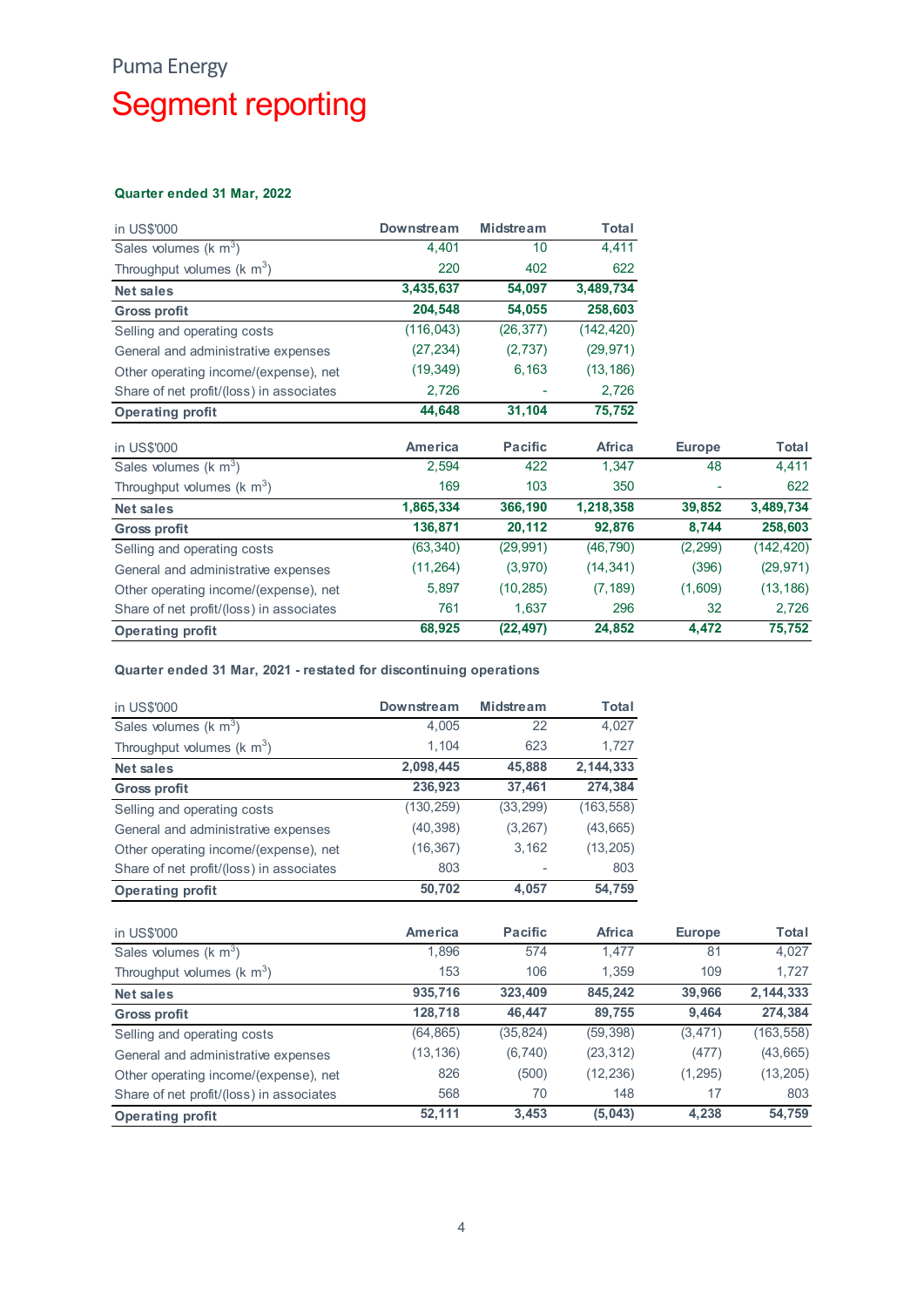## Puma Energy Consolidated balance sheet

| 928,771<br>972,321<br>345,795<br>351,524<br>524,285<br>536,279<br>61,973<br>22,313<br>31,253<br>36,938<br>64,520<br>59,184<br>156,394<br>141,180<br>2,119,739<br>2,112,991<br>1,163,835<br>899,599<br>443,374<br>332,721<br>15,645<br>16,140<br>Income tax receivable<br>777,126<br>579,676<br>160,268<br>86,007<br>Other financial assets<br>345,584<br>452,542<br>Cash and cash equivalents<br>2,905,832<br>2,366,685<br><b>Total current assets</b><br>1,279,949<br>1,209,299<br>Asset classified as held for sale<br>5,695,723<br>6,298,772<br><b>Total assets</b><br><b>Equity and liabilities</b><br>2,168,099<br>2,168,099<br>Share capital<br>(1,623,611)<br>(1,625,043)<br>Retained earnings<br>(500, 370)<br>(510, 939)<br>Foreign currency translation reserve<br>5,378<br>5,146<br>Other components of equity<br>37,495<br>49,264<br>Equity attributable to owners of the parent<br>66,140<br>144,224<br>115,404<br>181,719<br>1,804,124<br>1,865,044<br>358,288<br>373,205<br>963<br>672<br>4,438<br>6,883<br>58,498<br>50,326<br>15,164<br>14,905<br>2,241,475<br>2,311,035<br>1,960,203<br>2,248,887<br>601,809<br>484,427<br>90,027<br>90,354<br>472,819<br>238,668<br>Retirement benefit obligation<br>97,436<br>90,725<br>Other financial liabilities<br>19,948<br>20,204<br>Deferred tax liabilities<br>2,884,581<br><b>Provisions</b><br>3,530,926<br>318,388<br>410,967<br>Total non-current liabilities<br>5,514,004<br>6,183,368<br><b>Current liabilities</b> | in US\$'000                           | Mar <sub>22</sub> A | Dec21A    |
|---------------------------------------------------------------------------------------------------------------------------------------------------------------------------------------------------------------------------------------------------------------------------------------------------------------------------------------------------------------------------------------------------------------------------------------------------------------------------------------------------------------------------------------------------------------------------------------------------------------------------------------------------------------------------------------------------------------------------------------------------------------------------------------------------------------------------------------------------------------------------------------------------------------------------------------------------------------------------------------------------------------------------------------------------------------------------------------------------------------------------------------------------------------------------------------------------------------------------------------------------------------------------------------------------------------------------------------------------------------------------------------------------------------------------------------------------------------------------------------|---------------------------------------|---------------------|-----------|
|                                                                                                                                                                                                                                                                                                                                                                                                                                                                                                                                                                                                                                                                                                                                                                                                                                                                                                                                                                                                                                                                                                                                                                                                                                                                                                                                                                                                                                                                                       | <b>Assets</b>                         |                     |           |
|                                                                                                                                                                                                                                                                                                                                                                                                                                                                                                                                                                                                                                                                                                                                                                                                                                                                                                                                                                                                                                                                                                                                                                                                                                                                                                                                                                                                                                                                                       | <b>Non-current assets</b>             |                     |           |
|                                                                                                                                                                                                                                                                                                                                                                                                                                                                                                                                                                                                                                                                                                                                                                                                                                                                                                                                                                                                                                                                                                                                                                                                                                                                                                                                                                                                                                                                                       | Property and Equipment                |                     |           |
|                                                                                                                                                                                                                                                                                                                                                                                                                                                                                                                                                                                                                                                                                                                                                                                                                                                                                                                                                                                                                                                                                                                                                                                                                                                                                                                                                                                                                                                                                       | Intangible assets and goodwill        |                     |           |
|                                                                                                                                                                                                                                                                                                                                                                                                                                                                                                                                                                                                                                                                                                                                                                                                                                                                                                                                                                                                                                                                                                                                                                                                                                                                                                                                                                                                                                                                                       | Right-of-use                          |                     |           |
|                                                                                                                                                                                                                                                                                                                                                                                                                                                                                                                                                                                                                                                                                                                                                                                                                                                                                                                                                                                                                                                                                                                                                                                                                                                                                                                                                                                                                                                                                       | Investments in associates             |                     |           |
|                                                                                                                                                                                                                                                                                                                                                                                                                                                                                                                                                                                                                                                                                                                                                                                                                                                                                                                                                                                                                                                                                                                                                                                                                                                                                                                                                                                                                                                                                       | Other financial assets                |                     |           |
|                                                                                                                                                                                                                                                                                                                                                                                                                                                                                                                                                                                                                                                                                                                                                                                                                                                                                                                                                                                                                                                                                                                                                                                                                                                                                                                                                                                                                                                                                       | Deferred tax assets                   |                     |           |
|                                                                                                                                                                                                                                                                                                                                                                                                                                                                                                                                                                                                                                                                                                                                                                                                                                                                                                                                                                                                                                                                                                                                                                                                                                                                                                                                                                                                                                                                                       | Other assets                          |                     |           |
|                                                                                                                                                                                                                                                                                                                                                                                                                                                                                                                                                                                                                                                                                                                                                                                                                                                                                                                                                                                                                                                                                                                                                                                                                                                                                                                                                                                                                                                                                       | <b>Total non-current assets</b>       |                     |           |
|                                                                                                                                                                                                                                                                                                                                                                                                                                                                                                                                                                                                                                                                                                                                                                                                                                                                                                                                                                                                                                                                                                                                                                                                                                                                                                                                                                                                                                                                                       | <b>Current assets</b>                 |                     |           |
|                                                                                                                                                                                                                                                                                                                                                                                                                                                                                                                                                                                                                                                                                                                                                                                                                                                                                                                                                                                                                                                                                                                                                                                                                                                                                                                                                                                                                                                                                       | Inventories                           |                     |           |
|                                                                                                                                                                                                                                                                                                                                                                                                                                                                                                                                                                                                                                                                                                                                                                                                                                                                                                                                                                                                                                                                                                                                                                                                                                                                                                                                                                                                                                                                                       | Other assets                          |                     |           |
|                                                                                                                                                                                                                                                                                                                                                                                                                                                                                                                                                                                                                                                                                                                                                                                                                                                                                                                                                                                                                                                                                                                                                                                                                                                                                                                                                                                                                                                                                       |                                       |                     |           |
|                                                                                                                                                                                                                                                                                                                                                                                                                                                                                                                                                                                                                                                                                                                                                                                                                                                                                                                                                                                                                                                                                                                                                                                                                                                                                                                                                                                                                                                                                       | Trade receivables                     |                     |           |
|                                                                                                                                                                                                                                                                                                                                                                                                                                                                                                                                                                                                                                                                                                                                                                                                                                                                                                                                                                                                                                                                                                                                                                                                                                                                                                                                                                                                                                                                                       |                                       |                     |           |
|                                                                                                                                                                                                                                                                                                                                                                                                                                                                                                                                                                                                                                                                                                                                                                                                                                                                                                                                                                                                                                                                                                                                                                                                                                                                                                                                                                                                                                                                                       |                                       |                     |           |
|                                                                                                                                                                                                                                                                                                                                                                                                                                                                                                                                                                                                                                                                                                                                                                                                                                                                                                                                                                                                                                                                                                                                                                                                                                                                                                                                                                                                                                                                                       |                                       |                     |           |
|                                                                                                                                                                                                                                                                                                                                                                                                                                                                                                                                                                                                                                                                                                                                                                                                                                                                                                                                                                                                                                                                                                                                                                                                                                                                                                                                                                                                                                                                                       |                                       |                     |           |
|                                                                                                                                                                                                                                                                                                                                                                                                                                                                                                                                                                                                                                                                                                                                                                                                                                                                                                                                                                                                                                                                                                                                                                                                                                                                                                                                                                                                                                                                                       |                                       |                     |           |
|                                                                                                                                                                                                                                                                                                                                                                                                                                                                                                                                                                                                                                                                                                                                                                                                                                                                                                                                                                                                                                                                                                                                                                                                                                                                                                                                                                                                                                                                                       |                                       |                     |           |
|                                                                                                                                                                                                                                                                                                                                                                                                                                                                                                                                                                                                                                                                                                                                                                                                                                                                                                                                                                                                                                                                                                                                                                                                                                                                                                                                                                                                                                                                                       |                                       |                     |           |
|                                                                                                                                                                                                                                                                                                                                                                                                                                                                                                                                                                                                                                                                                                                                                                                                                                                                                                                                                                                                                                                                                                                                                                                                                                                                                                                                                                                                                                                                                       |                                       |                     |           |
|                                                                                                                                                                                                                                                                                                                                                                                                                                                                                                                                                                                                                                                                                                                                                                                                                                                                                                                                                                                                                                                                                                                                                                                                                                                                                                                                                                                                                                                                                       |                                       |                     |           |
|                                                                                                                                                                                                                                                                                                                                                                                                                                                                                                                                                                                                                                                                                                                                                                                                                                                                                                                                                                                                                                                                                                                                                                                                                                                                                                                                                                                                                                                                                       |                                       |                     |           |
|                                                                                                                                                                                                                                                                                                                                                                                                                                                                                                                                                                                                                                                                                                                                                                                                                                                                                                                                                                                                                                                                                                                                                                                                                                                                                                                                                                                                                                                                                       |                                       |                     |           |
|                                                                                                                                                                                                                                                                                                                                                                                                                                                                                                                                                                                                                                                                                                                                                                                                                                                                                                                                                                                                                                                                                                                                                                                                                                                                                                                                                                                                                                                                                       |                                       |                     |           |
|                                                                                                                                                                                                                                                                                                                                                                                                                                                                                                                                                                                                                                                                                                                                                                                                                                                                                                                                                                                                                                                                                                                                                                                                                                                                                                                                                                                                                                                                                       | Non-controlling interests             |                     |           |
|                                                                                                                                                                                                                                                                                                                                                                                                                                                                                                                                                                                                                                                                                                                                                                                                                                                                                                                                                                                                                                                                                                                                                                                                                                                                                                                                                                                                                                                                                       | <b>Total equity</b>                   |                     |           |
|                                                                                                                                                                                                                                                                                                                                                                                                                                                                                                                                                                                                                                                                                                                                                                                                                                                                                                                                                                                                                                                                                                                                                                                                                                                                                                                                                                                                                                                                                       | Interest-bearing loans and borrowings |                     |           |
|                                                                                                                                                                                                                                                                                                                                                                                                                                                                                                                                                                                                                                                                                                                                                                                                                                                                                                                                                                                                                                                                                                                                                                                                                                                                                                                                                                                                                                                                                       | Lease liabilities                     |                     |           |
|                                                                                                                                                                                                                                                                                                                                                                                                                                                                                                                                                                                                                                                                                                                                                                                                                                                                                                                                                                                                                                                                                                                                                                                                                                                                                                                                                                                                                                                                                       | Retirement benefit obligation         |                     |           |
|                                                                                                                                                                                                                                                                                                                                                                                                                                                                                                                                                                                                                                                                                                                                                                                                                                                                                                                                                                                                                                                                                                                                                                                                                                                                                                                                                                                                                                                                                       | Other financial liabilities           |                     |           |
|                                                                                                                                                                                                                                                                                                                                                                                                                                                                                                                                                                                                                                                                                                                                                                                                                                                                                                                                                                                                                                                                                                                                                                                                                                                                                                                                                                                                                                                                                       | Deferred tax liabilities              |                     |           |
|                                                                                                                                                                                                                                                                                                                                                                                                                                                                                                                                                                                                                                                                                                                                                                                                                                                                                                                                                                                                                                                                                                                                                                                                                                                                                                                                                                                                                                                                                       | Provisions                            |                     |           |
|                                                                                                                                                                                                                                                                                                                                                                                                                                                                                                                                                                                                                                                                                                                                                                                                                                                                                                                                                                                                                                                                                                                                                                                                                                                                                                                                                                                                                                                                                       | <b>Total non-current liabilities</b>  |                     |           |
|                                                                                                                                                                                                                                                                                                                                                                                                                                                                                                                                                                                                                                                                                                                                                                                                                                                                                                                                                                                                                                                                                                                                                                                                                                                                                                                                                                                                                                                                                       | Trade and other payables              |                     |           |
|                                                                                                                                                                                                                                                                                                                                                                                                                                                                                                                                                                                                                                                                                                                                                                                                                                                                                                                                                                                                                                                                                                                                                                                                                                                                                                                                                                                                                                                                                       | Interest-bearing loans and borrowings |                     |           |
|                                                                                                                                                                                                                                                                                                                                                                                                                                                                                                                                                                                                                                                                                                                                                                                                                                                                                                                                                                                                                                                                                                                                                                                                                                                                                                                                                                                                                                                                                       | Lease liabilities                     |                     |           |
|                                                                                                                                                                                                                                                                                                                                                                                                                                                                                                                                                                                                                                                                                                                                                                                                                                                                                                                                                                                                                                                                                                                                                                                                                                                                                                                                                                                                                                                                                       |                                       |                     |           |
|                                                                                                                                                                                                                                                                                                                                                                                                                                                                                                                                                                                                                                                                                                                                                                                                                                                                                                                                                                                                                                                                                                                                                                                                                                                                                                                                                                                                                                                                                       |                                       |                     |           |
|                                                                                                                                                                                                                                                                                                                                                                                                                                                                                                                                                                                                                                                                                                                                                                                                                                                                                                                                                                                                                                                                                                                                                                                                                                                                                                                                                                                                                                                                                       |                                       |                     |           |
|                                                                                                                                                                                                                                                                                                                                                                                                                                                                                                                                                                                                                                                                                                                                                                                                                                                                                                                                                                                                                                                                                                                                                                                                                                                                                                                                                                                                                                                                                       |                                       |                     |           |
|                                                                                                                                                                                                                                                                                                                                                                                                                                                                                                                                                                                                                                                                                                                                                                                                                                                                                                                                                                                                                                                                                                                                                                                                                                                                                                                                                                                                                                                                                       |                                       |                     |           |
|                                                                                                                                                                                                                                                                                                                                                                                                                                                                                                                                                                                                                                                                                                                                                                                                                                                                                                                                                                                                                                                                                                                                                                                                                                                                                                                                                                                                                                                                                       |                                       |                     |           |
|                                                                                                                                                                                                                                                                                                                                                                                                                                                                                                                                                                                                                                                                                                                                                                                                                                                                                                                                                                                                                                                                                                                                                                                                                                                                                                                                                                                                                                                                                       | Trade and other payables              | 6,298,772           | 5,695,723 |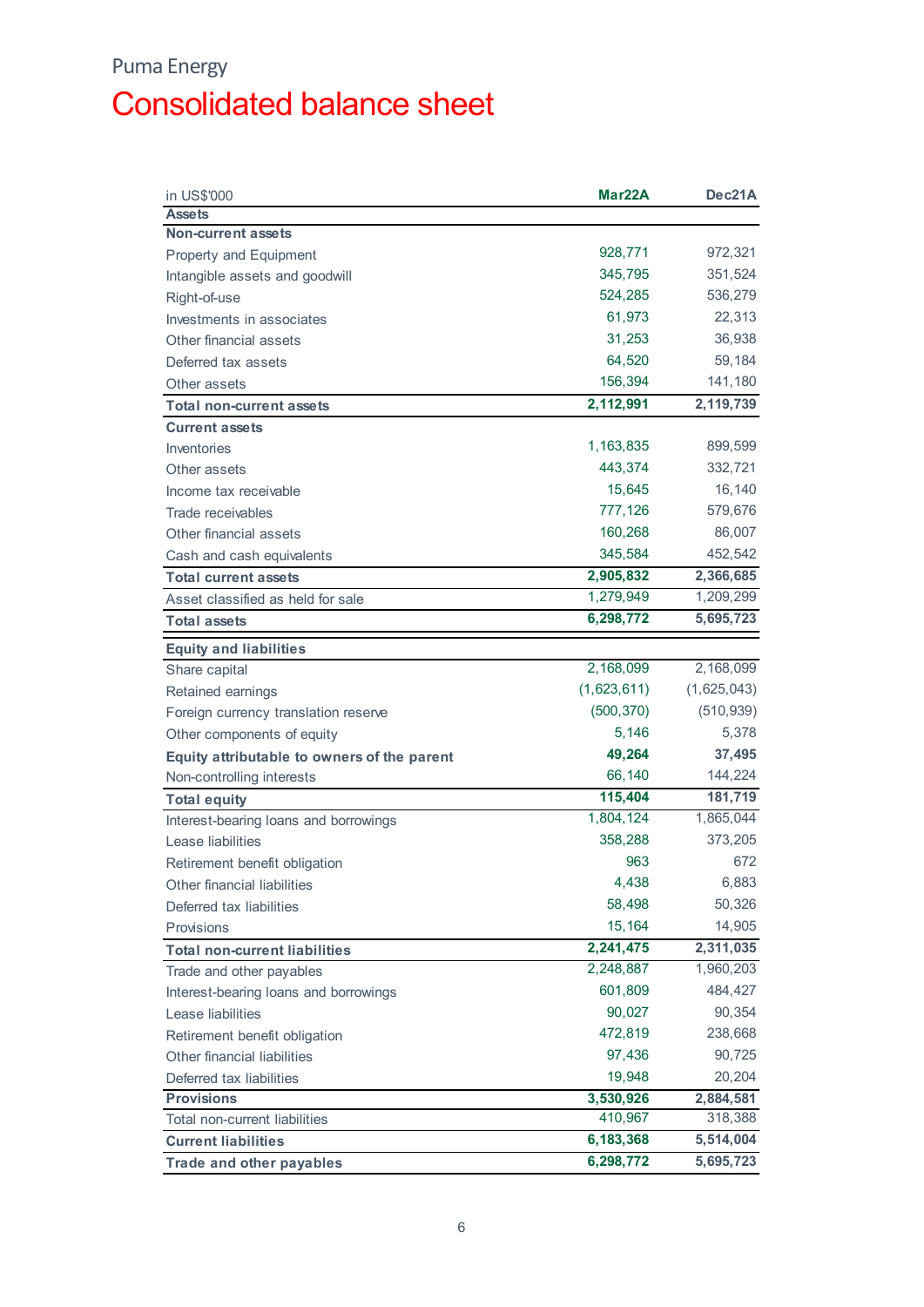### Puma Energy

# Consolidated statement of cash flows

|                                                            | <b>Quarter ended 31 Mar</b> |           |
|------------------------------------------------------------|-----------------------------|-----------|
| in US\$'000                                                | 2022                        | 2021      |
| <b>Operating activities</b>                                |                             |           |
| Loss before tax from continuing operations                 | 19,832                      | (993)     |
| Loss before tax from discontinued operations               | 9,459                       | 6,173     |
| Loss before tax                                            | 29,291                      | 5,180     |
| Non-cash adjustments:                                      |                             |           |
| Depreciation and impairment of PP&E                        | 25,064                      | 50,350    |
| Amortisation and impairment of intangible assets           | 6,046                       | 6,663     |
| Amortisation and impairment of lease right-of-use          | 28,521                      | 28,823    |
| (Gain)/loss on disposal of assets and investments          | (160)                       | 6,496     |
| Net interest expense                                       | 37,467                      | 42,920    |
| Lease financial costs                                      | 8,388                       | 11,204    |
| Dividend income                                            | (26)                        | (699)     |
| Share of net profit of associate                           | (2,816)                     | (443)     |
| Provisions                                                 | 1,991                       | 1,004     |
| Changes in value of derivative financial instruments       | 42,837                      | (18, 300) |
| Effect from hyperinflation adjustment                      | (1,668)                     | (368)     |
| Previous year adjustment through equity                    | (898)                       |           |
| Working capital adjustments:                               |                             |           |
| Decrease/(increase) receivables                            | (264, 919)                  | (69, 112) |
| Decrease/(increase) in inventories                         | (296, 112)                  | (59, 406) |
| (Decrease)/increase payables                               | 398,740                     | (2, 214)  |
| Interest received                                          | 1,176                       | 3,325     |
| Dividends received from associates                         |                             | 1,000     |
| Income tax paid                                            | (17,900)                    | (14, 469) |
| Net cash flows from operating activities                   | (4, 978)                    | (8,046)   |
| Net proceeds from sale of assets and investments           | (860)                       | 6,426     |
| Proceeds from sale of fixed assets                         | 284                         | 4,346     |
| Purchase of intangible assets                              | (802)                       | (2, 235)  |
| Purchase of PP&E                                           | (26, 314)                   | (42, 651) |
| Cash inflow from change in ownership                       | (50, 686)                   |           |
| Divestment of long term financial investments              |                             |           |
| Dividends received                                         | 26                          | 699       |
| Net cash flows used in investing activities                | (78, 352)                   | (33, 415) |
| Loans granted/(reimbursed)                                 | 9,874                       | (4, 787)  |
| Proceeds from/(repayment of) borrowings                    | 49,218                      | 140,966   |
| Loans granted/(reimbursed) from shareholders               |                             |           |
| Movements in equity                                        |                             |           |
| Interest paid                                              | (33, 252)                   | (40, 203) |
| Lease payments                                             | (35, 924)                   | (39, 118) |
| (Acquisition)/divestment of non-controlling interests      |                             | (10,000)  |
| Dividends paid                                             | (12, 138)                   |           |
| Deemed distribution to shareholder                         |                             |           |
| Net cash flows from financing activities                   | (22, 222)                   | 46,858    |
| <b>Total cash flows</b>                                    | (105, 552)                  | 5,397     |
| Effects of exchange rate differences                       | (13, 138)                   | (333)     |
| Cash and cash equivalents at beginning of period           | 474,255                     | 507,534   |
| Cash and cash equivalents at end of period                 | 355,565                     | 512,598   |
| Less: cash and cash equivalents under assets held for sale | 9,981                       | 727       |
|                                                            |                             |           |
| Cash and cash equivalents under continuing operations      | 345,584                     | 511,871   |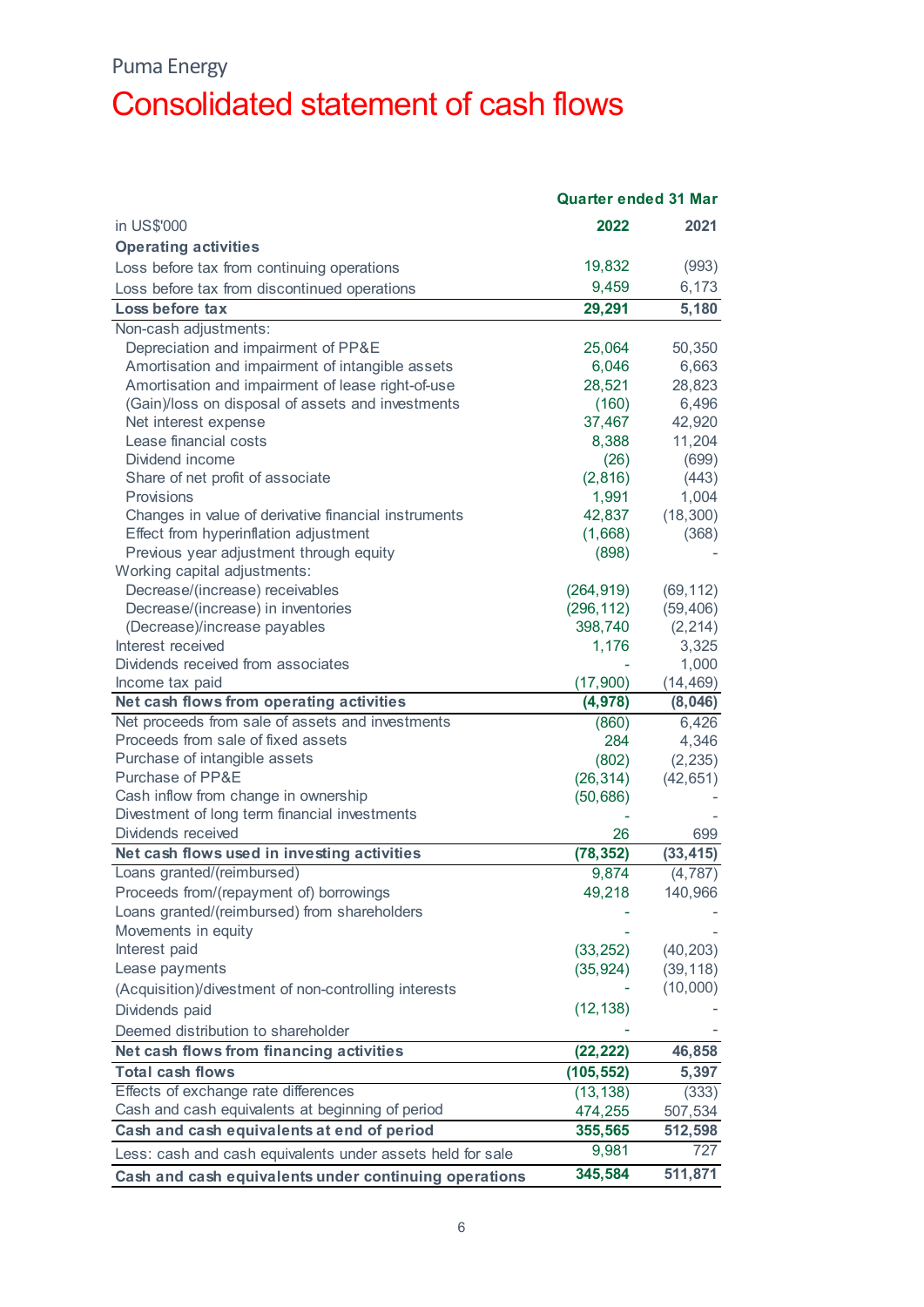## Puma Energy EBITDA reconciliation

| <b>Puma Energy</b>                          |                      |                     |                          |              |
|---------------------------------------------|----------------------|---------------------|--------------------------|--------------|
|                                             |                      |                     |                          |              |
| <b>EBITDA</b> reconciliation                |                      |                     |                          |              |
|                                             |                      |                     |                          |              |
|                                             |                      |                     |                          |              |
|                                             |                      |                     |                          |              |
|                                             | <b>Quarter ended</b> | <b>Discontinued</b> | IFRS16                   | <b>Group</b> |
| <b>USD '000</b>                             | 31 Mar 2022          | operations          | Impact                   | Pro forma    |
| <b>Operating profit</b>                     | 75,752               | 11,950              | (6, 379)                 | 81,323       |
| Other (income)/expenses                     | 8,214                | 702                 | 389                      | 9,305        |
| <b>EBIT</b>                                 | 83,966               | 12,652              | (5, 990)                 | 90,628       |
| Depreciation                                | 24,689               | (14)                | $\sim$                   | 24,675       |
| Amortisation (intangibles)                  | 6,046                | $\overline{a}$      | 345                      | 6,391        |
| Amortisation (right-of-use)                 | 26,052               | 2,469               | (28, 521)                |              |
| Impairment (tangible and intangible assets) | 388                  | $\overline{a}$      | $\overline{\phantom{a}}$ | 388          |
| Impairment (right-of-use)                   |                      |                     | $\overline{\phantom{a}}$ |              |
| <b>EBITDA</b>                               | 141,141              | 15,107              | (34, 166)                | 122,082      |
|                                             |                      |                     |                          |              |
|                                             |                      |                     |                          |              |
|                                             |                      |                     |                          |              |
|                                             |                      |                     |                          |              |
|                                             | <b>Quarter ended</b> | <b>Discontinued</b> | IFRS16                   | Group        |
| <b>USD '000</b>                             | 31 Mar 2021          | operations          | Impact                   | Pro forma    |
| <b>Operating profit</b>                     | 54,759               | 10,058              | (7, 310)                 | 57,507       |
|                                             | 8,769                | 248                 | (66)                     | 8,951        |
| Other (income)/expenses                     |                      |                     |                          |              |
| <b>EBIT</b>                                 | 63,528               | 10,306              | (7, 376)                 | 66,458       |
| Depreciation                                | 40,515               | 9,514               |                          | 50,029       |
| Amortisation (intangibles)                  | 6,640                | 23                  |                          | 6,663        |
| Amortisation (right-of-use)                 | 25,907               | 2,463               | (28, 370)                | ÷,           |
| Impairment (tangible and intangible assets) | 273                  | 49                  |                          | 322          |

| <b>USD '000</b>                             | 31 Mar 2022          | operations          | Impact                   | Pro forma |
|---------------------------------------------|----------------------|---------------------|--------------------------|-----------|
| <b>Operating profit</b>                     | 75,752               | 11,950              | (6, 379)                 | 81,323    |
| Other (income)/expenses                     | 8,214                | 702                 | 389                      | 9,305     |
| <b>EBIT</b>                                 | 83,966               | 12,652              | (5, 990)                 | 90,628    |
| Depreciation                                | 24,689               | (14)                |                          | 24,675    |
| Amortisation (intangibles)                  | 6,046                |                     | 345                      | 6,391     |
| Amortisation (right-of-use)                 | 26,052               | 2,469               | (28, 521)                |           |
| Impairment (tangible and intangible assets) | 388                  |                     |                          | 388       |
| Impairment (right-of-use)                   |                      | $\blacksquare$      | $\blacksquare$           |           |
| <b>EBITDA</b>                               | 141,141              | 15,107              | (34, 166)                | 122,082   |
|                                             | <b>Quarter ended</b> | <b>Discontinued</b> | IFRS16                   | Group     |
| <b>USD '000</b>                             | 31 Mar 2021          | operations          | Impact                   | Pro forma |
| <b>Operating profit</b>                     | 54,759               | 10,058              | (7, 310)                 | 57,507    |
| Other (income)/expenses                     | 8,769                | 248                 | (66)                     | 8,951     |
| <b>EBIT</b>                                 | 63,528               | 10,306              | (7, 376)                 | 66,458    |
| Depreciation                                | 40,515               | 9,514               | $\overline{\phantom{a}}$ | 50,029    |
| Amortisation (intangibles)                  | 6,640                | 23                  |                          | 6,663     |
| Amortisation (right-of-use)                 | 25,907               | 2,463               | (28, 370)                |           |
| Impairment (tangible and intangible assets) | 273                  | 49                  |                          | 322       |
| Impairment (right-of-use)                   | 179                  | 274                 | (453)                    | ÷         |
| <b>EBITDA</b>                               | 137,042              | 22,629              | (36, 199)                | 123,472   |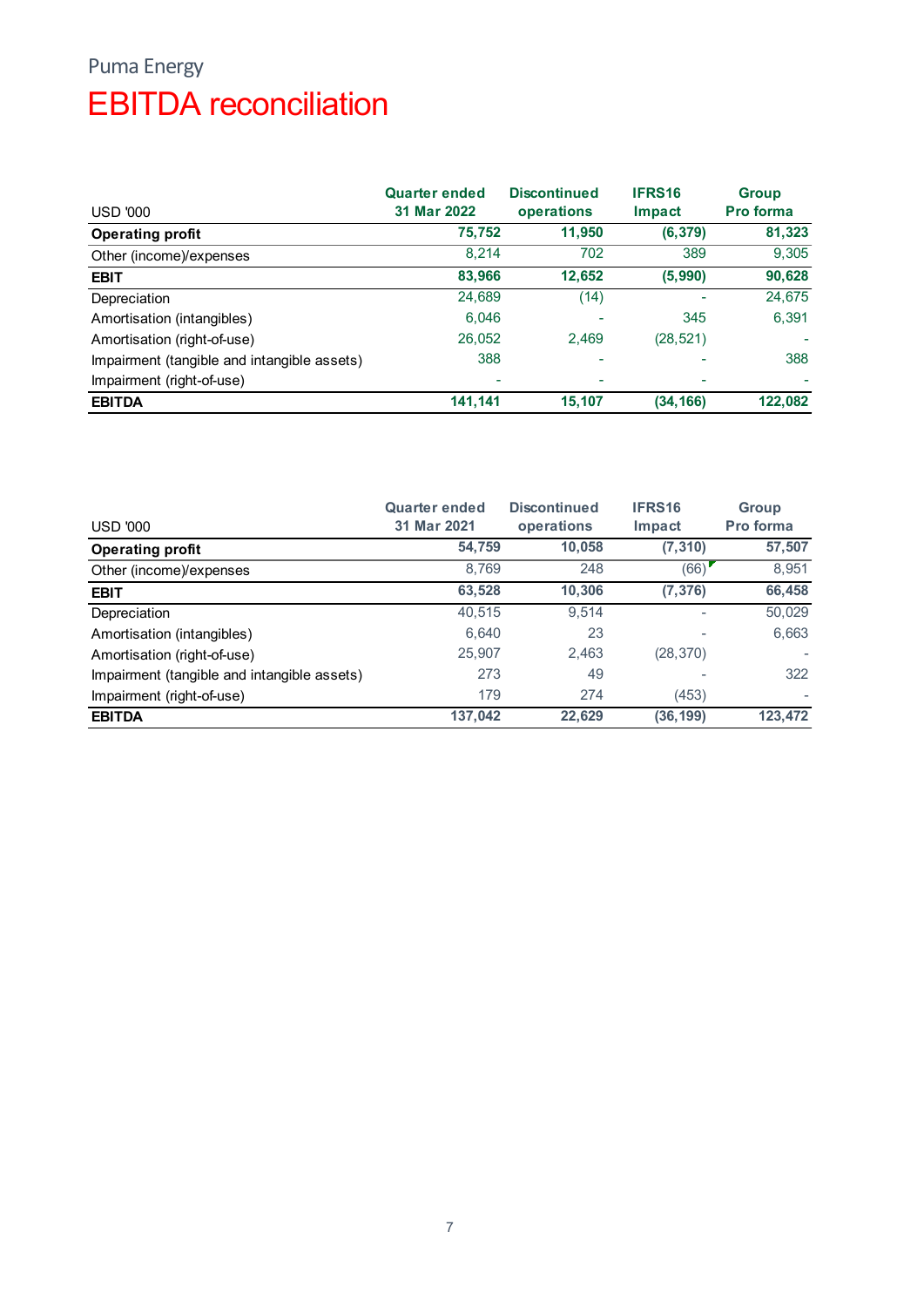## Puma Energy Statement of income reconciliation

| <b>Puma Energy</b>                          |                      |                     |                          |              |
|---------------------------------------------|----------------------|---------------------|--------------------------|--------------|
|                                             |                      |                     |                          |              |
| Statement of income reconciliation          |                      |                     |                          |              |
|                                             |                      |                     |                          |              |
|                                             |                      |                     |                          |              |
|                                             |                      |                     |                          |              |
|                                             |                      |                     |                          |              |
|                                             |                      |                     |                          |              |
|                                             | <b>Quarter ended</b> | <b>Discontinued</b> | IFRS16                   | <b>Group</b> |
| in US\$'000                                 | 31 Mar 2022          | operations          | <b>Impact</b>            | Pro forma    |
| Net sales                                   | 3,489,734            | 881,415             | (570)                    | 4,370,579    |
| Cost of sales                               | (3, 231, 131)        | (856, 435)          | (12, 356)                | (4,099,922)  |
| <b>Gross profit</b>                         | 258,603              | 24,980              | (12, 926)                | 270,657      |
| Selling and operating costs                 | (142, 420)           | (9, 825)            | 8,668                    | (143, 577)   |
| General and administrative expenses         | (29, 971)            | (1, 560)            | (1,760)                  | (33, 291)    |
| Other operating income/(expenses)           | (13, 186)            | (1,735)             | (389)                    | (15, 310)    |
| Share of net profit in associates           | 2,726                | 90                  | 28                       | 2,844        |
| <b>Operating loss</b>                       | 75,752               | 11,950              | (6, 379)                 | 81,323       |
| Finance income                              | 2,213                | 658                 | $\blacksquare$           | 2,871        |
| Finance costs                               | (44, 859)            | (2,666)             | 8,251                    | (39, 274)    |
| Other financial result                      | (13, 275)            | (483)               | 1,035                    | (12, 723)    |
| Loss before tax                             | 19,831               | 9,459               | 2,907                    | 32,197       |
| Income tax credit/(expense)                 | (23, 535)            | (281)               | (211)                    | (24, 027)    |
| Loss after tax from discontinued operations | 9,178                | (9, 178)            |                          |              |
| Loss for the period                         | 5,474                |                     | 2,696                    | 8,170        |
|                                             |                      |                     |                          |              |
| Attributable to:                            |                      |                     |                          |              |
| Owners of the parent                        | 2,234                |                     | 2,294                    | 4,528        |
| Non-controlling interests                   | 3,240                |                     | 402                      | 3,642        |
|                                             |                      |                     |                          |              |
|                                             |                      |                     |                          |              |
|                                             |                      |                     |                          |              |
|                                             | <b>Quarter ended</b> | <b>Discontinued</b> | IFRS16                   | Group        |
| in US\$'000                                 | 31 Mar 2021          | operations          | Impact                   | Pro forma    |
| Net sales                                   | 2, 144, 333          | 550,519             | $\overline{\phantom{a}}$ | 2,694,852    |
| Cost of sales                               | (1,869,949)          | (521, 122)          | (13, 019)                | (2,404,090)  |
| <b>Gross profit</b>                         | 274,384              | 29,397              | (13, 019)                | 290,762      |
| Selling and operating costs                 | (163, 558)           | (19, 758)           | 7,437                    | (175, 879)   |
| General and administrative expenses         | (43, 665)            | (1, 594)            | (1, 814)                 | (47, 073)    |
| Other operating income/(expenses)           | (13, 205)            | 2,373               | 62                       | (10, 770)    |
| Share of net profit in associates           | 803                  | (360)               | 24                       | 467          |
|                                             | 54,759               | 10,058              |                          | 57,507       |
| <b>Operating profit</b>                     |                      |                     | (7, 310)                 |              |

| $\overline{ }$ , in ignoration in the set of $\overline{ }$ |                                     |                                   |                  |                    |
|-------------------------------------------------------------|-------------------------------------|-----------------------------------|------------------|--------------------|
| Finance costs                                               | (44, 859)                           | (2,666)                           | 8,251            | (39, 274)          |
| Other financial result                                      | (13, 275)                           | (483)                             | 1,035            | (12, 723)          |
| Loss before tax                                             | 19,831                              | 9,459                             | 2,907            | 32,197             |
| Income tax credit/(expense)                                 | (23, 535)                           | (281)                             | (211)            | (24, 027)          |
| Loss after tax from discontinued operations                 | 9,178                               | (9, 178)                          |                  |                    |
| Loss for the period                                         | 5,474                               |                                   | 2,696            | 8,170              |
| Attributable to:                                            |                                     |                                   |                  |                    |
| Owners of the parent                                        | 2,234                               |                                   | 2,294            | 4,528              |
| Non-controlling interests                                   | 3,240                               |                                   | 402              | 3,642              |
|                                                             |                                     |                                   |                  |                    |
| in US\$'000                                                 | <b>Quarter ended</b><br>31 Mar 2021 | <b>Discontinued</b><br>operations | IFRS16<br>Impact | Group<br>Pro forma |
| Net sales                                                   | 2,144,333                           | 550,519                           | $\sim$           | 2,694,852          |
| Cost of sales                                               | (1,869,949)                         | (521, 122)                        | (13,019)         | (2,404,090)        |
| <b>Gross profit</b>                                         | 274,384                             | 29,397                            | (13, 019)        | 290,762            |
| Selling and operating costs                                 | (163, 558)                          | (19, 758)                         | 7,437            | (175, 879)         |
| General and administrative expenses                         | (43, 665)                           | (1, 594)                          | (1, 814)         | (47, 073)          |
| Other operating income/(expenses)                           | (13, 205)                           | 2,373                             | 62               | (10, 770)          |
| Share of net profit in associates                           | 803                                 | (360)                             | 24               | 467                |
| <b>Operating profit</b>                                     | 54,759                              | 10,058                            | (7, 310)         | 57,507             |
| Finance income                                              | 3,669                               | 723                               |                  | 4,392              |
| Finance costs                                               | (54, 689)                           | (4, 119)                          | 11,066           | (47, 742)          |
| Other financial result                                      | (4, 732)                            | (489)                             | (1, 333)         | (6, 554)           |
| Profit before tax                                           | (993)                               | 6,173                             | 2,423            | 7,603              |
| Income tax credit/(expense)                                 | (17, 477)                           | (28)                              | (389)            | (17, 894)          |
| Gain after tax from discontinued operations                 | 6,145                               | (6, 145)                          |                  |                    |
| Profit for the period                                       | (12, 325)                           |                                   | 2,034            | (10, 291)          |
| Attributable to:                                            |                                     |                                   |                  |                    |
|                                                             | (11, 461)                           |                                   | 1,842            | (9,619)            |
|                                                             |                                     |                                   |                  |                    |
| Owners of the parent<br>Non-controlling interests           | (864)                               |                                   | 192              | (672)              |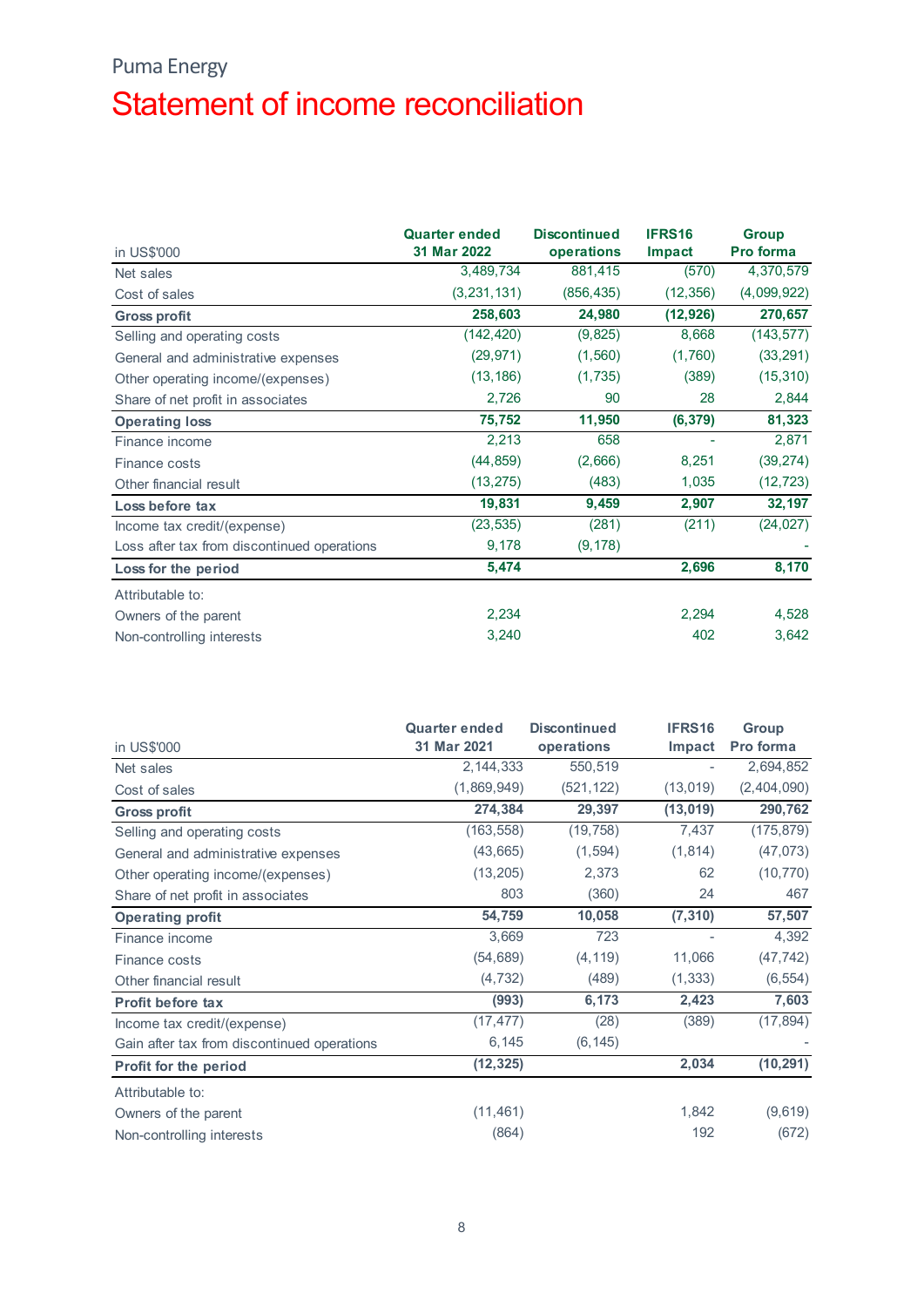## Puma Energy Balance sheet reconciliation

| <b>Puma Energy</b><br><b>Balance sheet reconciliation</b>             |                   |                          |            |               |
|-----------------------------------------------------------------------|-------------------|--------------------------|------------|---------------|
|                                                                       |                   |                          |            |               |
|                                                                       |                   |                          |            |               |
|                                                                       |                   |                          |            |               |
|                                                                       |                   |                          |            |               |
|                                                                       |                   |                          |            |               |
|                                                                       |                   |                          |            |               |
|                                                                       |                   |                          |            |               |
|                                                                       |                   |                          |            |               |
|                                                                       |                   |                          |            |               |
|                                                                       |                   |                          |            |               |
|                                                                       |                   |                          |            |               |
|                                                                       |                   | <b>Discontinued</b>      |            |               |
|                                                                       | Mar 22A           | operations /             | IFRS16     | <b>Group</b>  |
|                                                                       |                   | assets held              | Impacts    | Pro forma     |
| in US\$'000                                                           |                   | for sale                 |            |               |
| Non-current assets                                                    | 928,771           |                          |            | 1,733,799     |
| Property and Equipment                                                |                   | 805,028                  | ٠          |               |
| Intangible assets and goodwill                                        | 345,795           | 39,805                   | 90,899     | 476,499       |
| Right-of-use                                                          | 524,285           | 97,486                   | (621, 771) |               |
| Investments in associates                                             | 61,973            | $\sim$                   | 30         | 62,003        |
| Other financial assets                                                | 31,253            | 7,489                    | 246        | 38,988        |
| Deferred tax assets                                                   | 64,520            | 3,974                    | (6, 471)   | 62,023        |
| Other assets                                                          | 156,394           | 784                      | 21,679     | 178,857       |
| <b>Total non-current assets</b>                                       | 2,112,991         | 954,566                  | (515, 388) | 2,552,169     |
| <b>Current assets</b>                                                 |                   |                          |            |               |
| Inventories                                                           | 1,163,835         | 121,087                  | ÷          | 1,284,922     |
| Other assets                                                          | 443,374           | 29,233                   | 18,429     | 491,036       |
| Income tax receivable                                                 | 15,645            | 727                      | $\sim$     | 16,372        |
| Trade receivables                                                     | 777,126           | 163,910                  | $\sim$     | 941,036       |
| Other financial assets                                                | 160,268           | 444                      | $\sim$     | 160,712       |
| Cash and cash equivalents                                             | 345,584           | 9,981                    | $\sim$     | 355,565       |
| Total current assets                                                  | 2,905,832         | 325,382                  | 18,429     | 3,249,643     |
| Asset classified as held for sale                                     | 1,279,949         | (1, 279, 949)            |            | $\sim$        |
| <b>Total assets</b>                                                   | 6,298,772         |                          | (496, 960) | 5,801,812     |
|                                                                       |                   |                          |            |               |
| Share capital                                                         | 2,168,099         | $\sim$                   | $\sim$     | 2,168,099     |
| Retained earnings                                                     | (1,623,611)       | $\overline{\phantom{a}}$ | 47,479     | (1, 576, 132) |
| Foreign currency translation reserve                                  | (500, 370)        | $\sim$                   | (2, 194)   | (502, 564)    |
| Other components of equity                                            | 5,146             | $\overline{\phantom{a}}$ | $\sim$     | 5,146         |
| Equity attributable to owners of the parent                           | 49,264            | $\sim$                   | 45,285     | 94,549        |
| Non-controlling interests                                             | 66,140            | $\overline{\phantom{a}}$ | 3,558      | 69,698        |
| <b>Total equity</b>                                                   | 115,404           | ٠                        | 48,843     | 164,247       |
| <b>Non-current liabilities</b>                                        |                   |                          |            |               |
| Interest-bearing loans and borrowings                                 | 1,804,124         | 2,029                    | 367        | 1,806,520     |
| Lease liabilities                                                     | 358,288           | 95,207                   | (453, 495) |               |
| Retirement benefit obligation                                         | 963               | $\sim$                   |            | 963           |
| Other financial liabilities                                           | 4,438             | 795                      |            | 5,233         |
| Deferred tax liabilities                                              | 58,498            |                          |            | 58,498        |
| Provisions                                                            | 15,164            | 33,098                   | 3,058      | 51,320        |
|                                                                       | 2,241,475         | 131,129                  |            | 1,922,534     |
| <b>Total non-current liabilities</b>                                  |                   |                          | (450, 070) |               |
| <b>Current liabilities</b>                                            | 2,248,887         |                          | 1,273      | 2,507,336     |
| Trade and other payables                                              |                   | 257,176                  | 14         | 612,098       |
| Interest-bearing loans and borrowings                                 | 601,809<br>90,027 | 10,275<br>8,120          |            |               |
| Lease liabilities                                                     |                   |                          | (98, 148)  | (1)           |
| Other financial liabilities                                           | 472,819           | $\sim$                   | $\sim$     | 472,819       |
| Income tax payable                                                    | 97,436            | 3,488                    | ٠          | 100,924       |
| Provisions                                                            | 19,948            | 779                      | 1,128      | 21,855        |
| <b>Total current liabilities</b>                                      | 3,530,926         | 279,838                  | (95, 733)  | 3,715,031     |
| Liabilities directly assoc. with the assets classif. as held for sale | 410,967           | (410, 967)               |            |               |
| <b>Total liabilities</b>                                              | 6,183,368         |                          | (545, 803) | 5,637,565     |
| <b>Total equity and liabilities</b>                                   | 6,298,772         |                          | (496, 960) | 5,801,812     |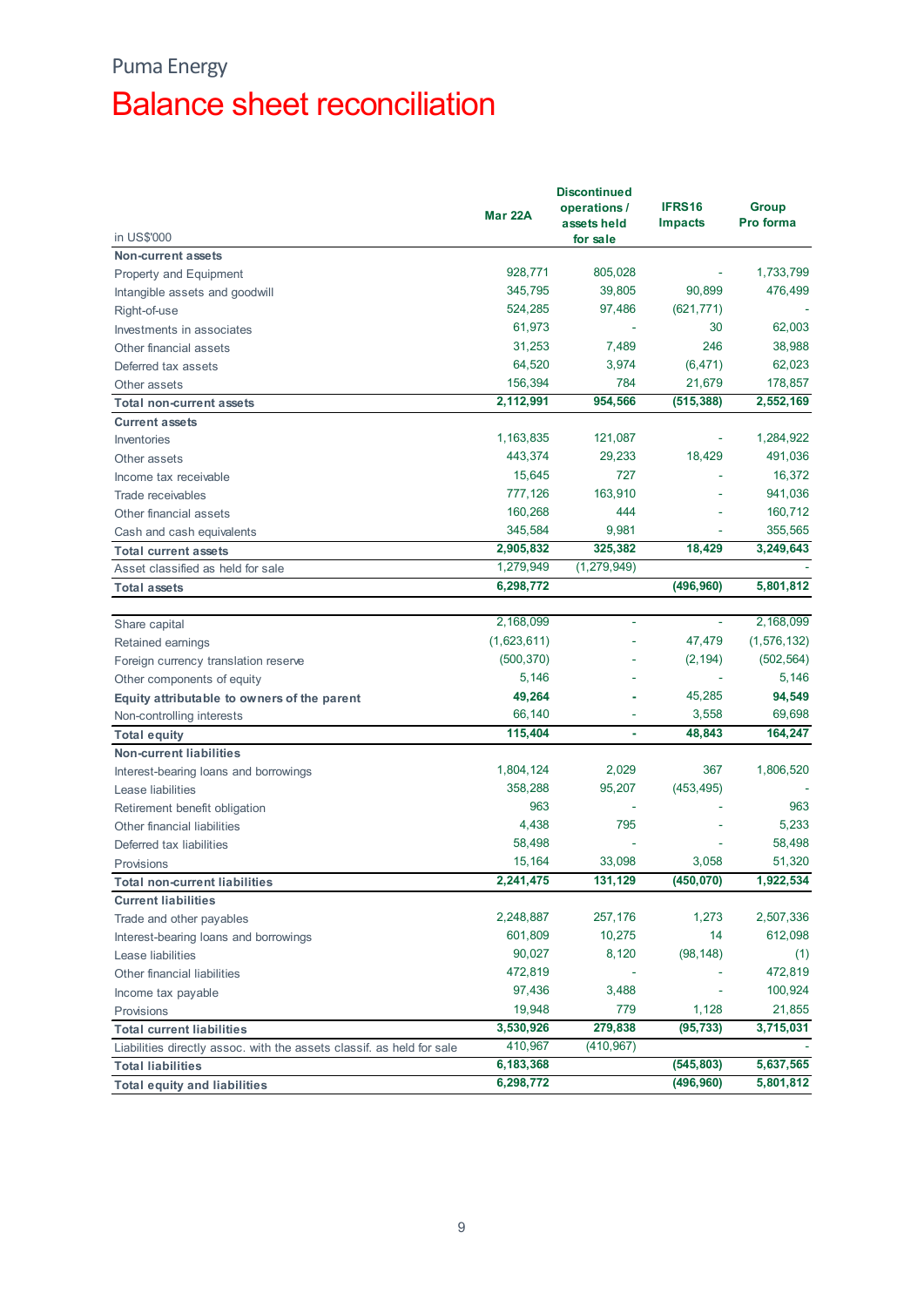## Puma Energy Cash flow reconciliation

| <b>Puma Energy</b>                                   |                                 |                  |                    |
|------------------------------------------------------|---------------------------------|------------------|--------------------|
| <b>Cash flow reconciliation</b>                      |                                 |                  |                    |
|                                                      |                                 |                  |                    |
|                                                      | Quarter<br>ended                | IFRS16           | <b>Group</b>       |
| in US\$'000                                          | 31 Mar 2022                     | Impact           | Pro forma          |
| Cash flow from operating activities                  | (4,978)                         | (34, 826)        | (39, 804)          |
| Cash flow from investing activities                  | (78, 352)                       | ÷,               | (78, 352)          |
| Cash flow from financing activities                  | (22, 222)                       | 35,918           | 13,696             |
| <b>Total cash flows</b>                              | (105, 552)                      | 1,092            | (104, 460)         |
| Effects of exchange rate differences                 | (13, 138)                       | (1,092)          | (14, 230)          |
| Net increase/(decrease) in cash and cash equivalents | (118, 690)                      | $\sim$           | (118, 690)         |
| in US\$'000                                          | Quarter<br>ended<br>31 Mar 2021 | IFRS16<br>Impact | Group<br>Pro forma |
| Cash flow from operating activities                  | (8,046)                         | (40, 554)        | (48,600)           |
| Cash flow from investing activities                  | (33, 415)                       | ÷                | (33, 415)          |
|                                                      |                                 |                  |                    |
| Cash flow from financing activities                  | 46,858                          | 39,118           | 85,976             |
| <b>Total cash flows</b>                              | 5,397                           | (1, 436)         | 3,961              |

| in US\$'000                                          | Quarter<br>ended<br>31 Mar 2022 | IFRS16<br>Impact         | <b>Group</b><br><b>Pro forma</b> |
|------------------------------------------------------|---------------------------------|--------------------------|----------------------------------|
| Cash flow from operating activities                  | (4,978)                         | (34, 826)                | (39, 804)                        |
| Cash flow from investing activities                  | (78, 352)                       |                          | (78, 352)                        |
| Cash flow from financing activities                  | (22, 222)                       | 35,918                   | 13,696                           |
| <b>Total cash flows</b>                              | (105, 552)                      | 1,092                    | (104, 460)                       |
| Effects of exchange rate differences                 | (13, 138)                       | (1,092)                  | (14, 230)                        |
| Net increase/(decrease) in cash and cash equivalents | (118, 690)                      | $\sim$                   | (118, 690)                       |
| in US\$'000                                          | Quarter<br>ended<br>31 Mar 2021 | IFRS16<br>Impact         | <b>Group</b><br>Pro forma        |
| Cash flow from operating activities                  | (8,046)                         | (40, 554)                | (48,600)                         |
| Cash flow from investing activities                  | (33, 415)                       | $\overline{\phantom{a}}$ | (33, 415)                        |
| Cash flow from financing activities                  | 46,858                          | 39,118                   | 85,976                           |
| <b>Total cash flows</b>                              | 5,397                           | (1, 436)                 | 3,961                            |
| Effects of exchange rate differences                 | (333)                           | 1,436                    | 1,103                            |
| Net increase/(decrease) in cash and cash equivalents | 5,064                           | $\sim$                   | 5,064                            |